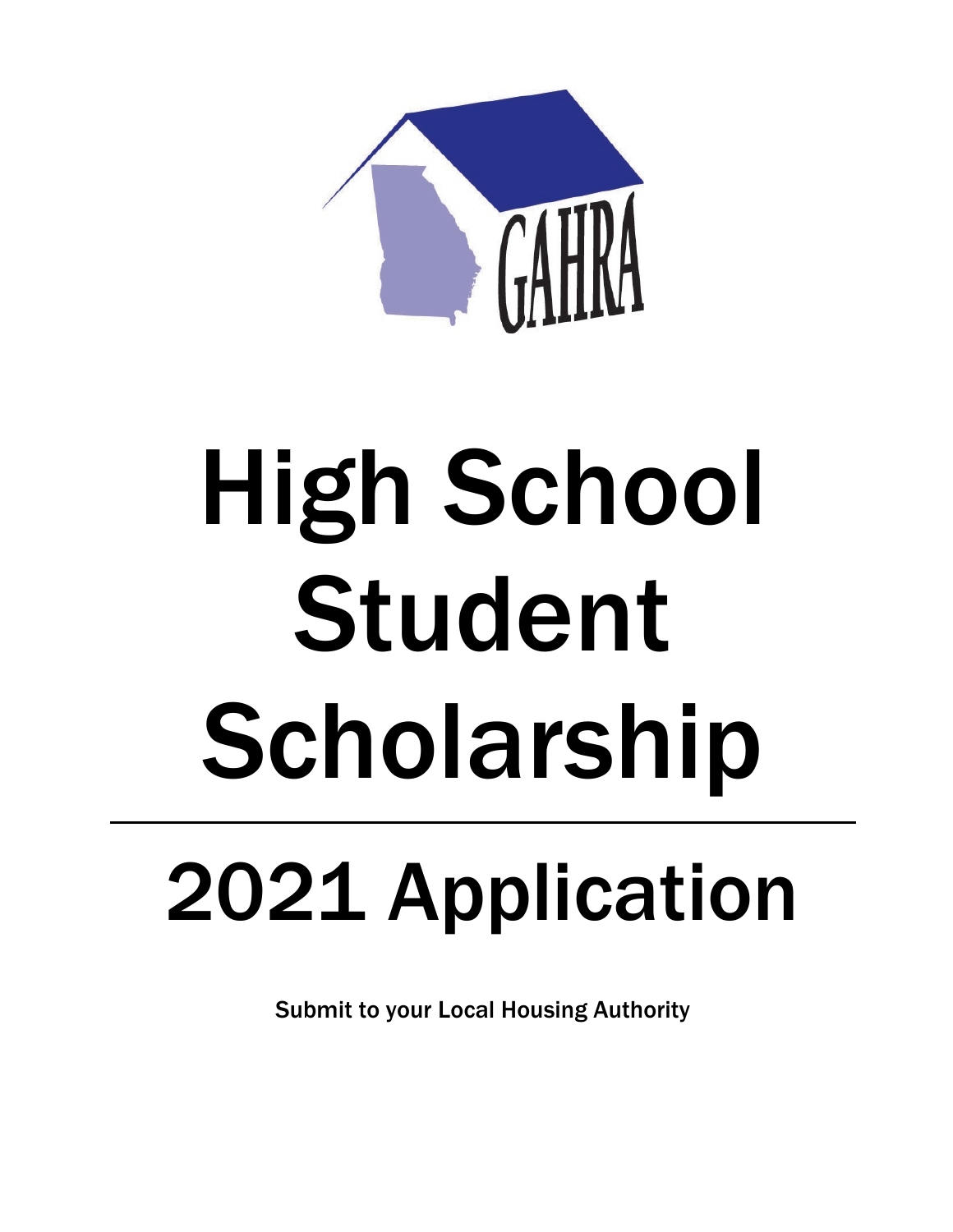### HIGH SCHOOL STUDENT SCHOLARSHIP 2021 PROGRAM EXPECTED AWARDS

ACADEMIC AWARDS<br>
\$5,000 \$2,500 \$2,500 \$2,000<br>
\$1,500 \$1,500 \$1,500 \$1,500 \$1,500<br>
\$1,000 \$1,500 SERC<br>
\$1,000 SERC Continuing Award<br>
\$2,500 Don McGlamory Memorial Award<br>\$1,000 GAHRA Continuing Award

#### **ELIGIBILITY**

- 1. Current resident, with at least two years of residency (not required to be consecutive), of federally assisted housing or as a recipient of assistance through the Community Development Block Grant Program.
- 2. Graduated or expected to graduate from High School in the 2020-2021 school year.

#### HOW TO APPLY AND WHAT YOU WILL NEED

- 1. **A Completed Electronic and Hard Copy Application.** Applications are available at your Housing Authority or Community Development Office.
- 2. High School Transcript through December 31, 2020.
- 3. Copy of SAT/ACT scores, if completed and available.
- 4. Source and amount of other scholarship awards, received or pending.
- 5. Three letters supporting the character, achievements, and advancement of applicant. One letter must be from a school official. The other letters may be from employers, ministers, or anyone with significant knowledge of the applicant.
- 6. A sponsorship letter from the Executive Director of your Housing Authority or the Director of your Community Development Program. The sponsoring agency must be an active member of GAHRA at the time of the application and they can only submit one academic (degree) and one technical/vocational (non-degree) application to the Scholarship Committee for the high school student award selection process.
- 7. The sponsoring agency must make a commitment to support travel expenses if their applicant(s) should be selected for an interview as one of the finalists. Finalists will be interviewed during the GAHRA Spring Conference, May 15-17, 2021.

Applicants are responsible for gathering and submitting all necessary information by the deadline. All of the above must be submitted in order for the application to be considered.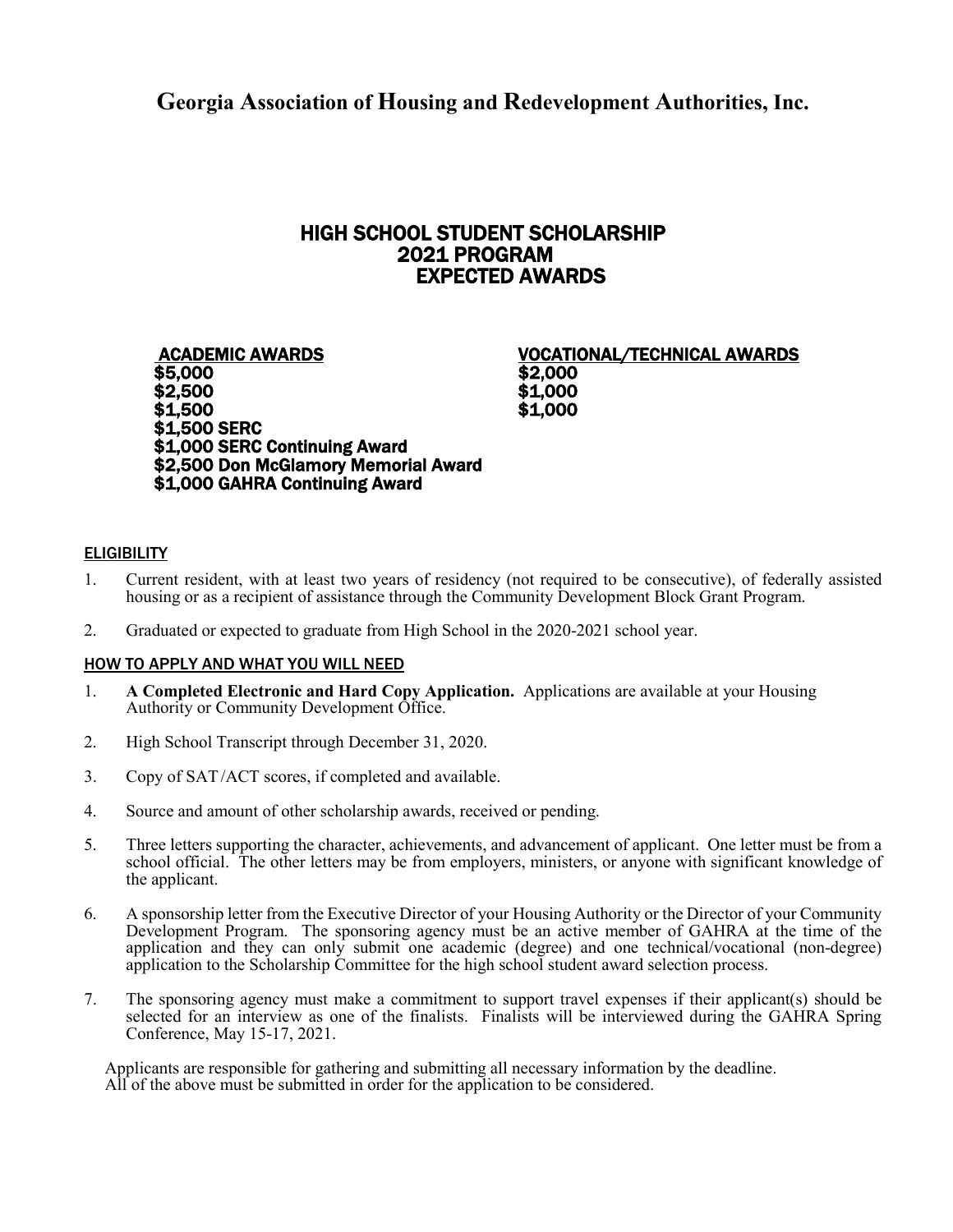#### AWARD DISTRIBUTION INFORMATION

The school attended by the winner will administer the scholarship award.

Funds may be used for one year or longer if approved by the Scholarship Committee. Failure to continue the required course of study will cause the unused portion of the funds to revert back to the Georgia Association of Housing and Redevelopment Authorities.

#### DEADLINES FOR SUBMITTAL – March 19, 2021

The deadline for returning the application to the local GAHRA Member Agency or Housing Authority will be determined by the Member Agency or Authority.

The GAHRA Member Agency or Housing Authority must return the completed hard-copy application and supporting documentation no later than March 19, 2021 to:

#### GAHRA Scholarship Committee Danita Wiggins Albany Housing Authority P.O. Box 485 Albany, GA 31702

**The GAHRA Member Agency or Housing Authority must return the completed ELECTRONIC hard-copy application and supporting documentation no later than March 19, 2021 to:**

Danita Wiggins dwiggins@albanyha.com

#### **IF YOU HAVE ANY QUESTIONS REGARDING YOUR APPLICATION, PLEASE CONTACT YOUR LOCAL HOUSING AUTHORITY**

**OR** 

**DANITA WIGGINS ALBANY HOUSING AUTHORITY [dwiggins@albanyha.com](mailto:dwiggins@albanyha.com) (229) 434-4505 ext. 1045**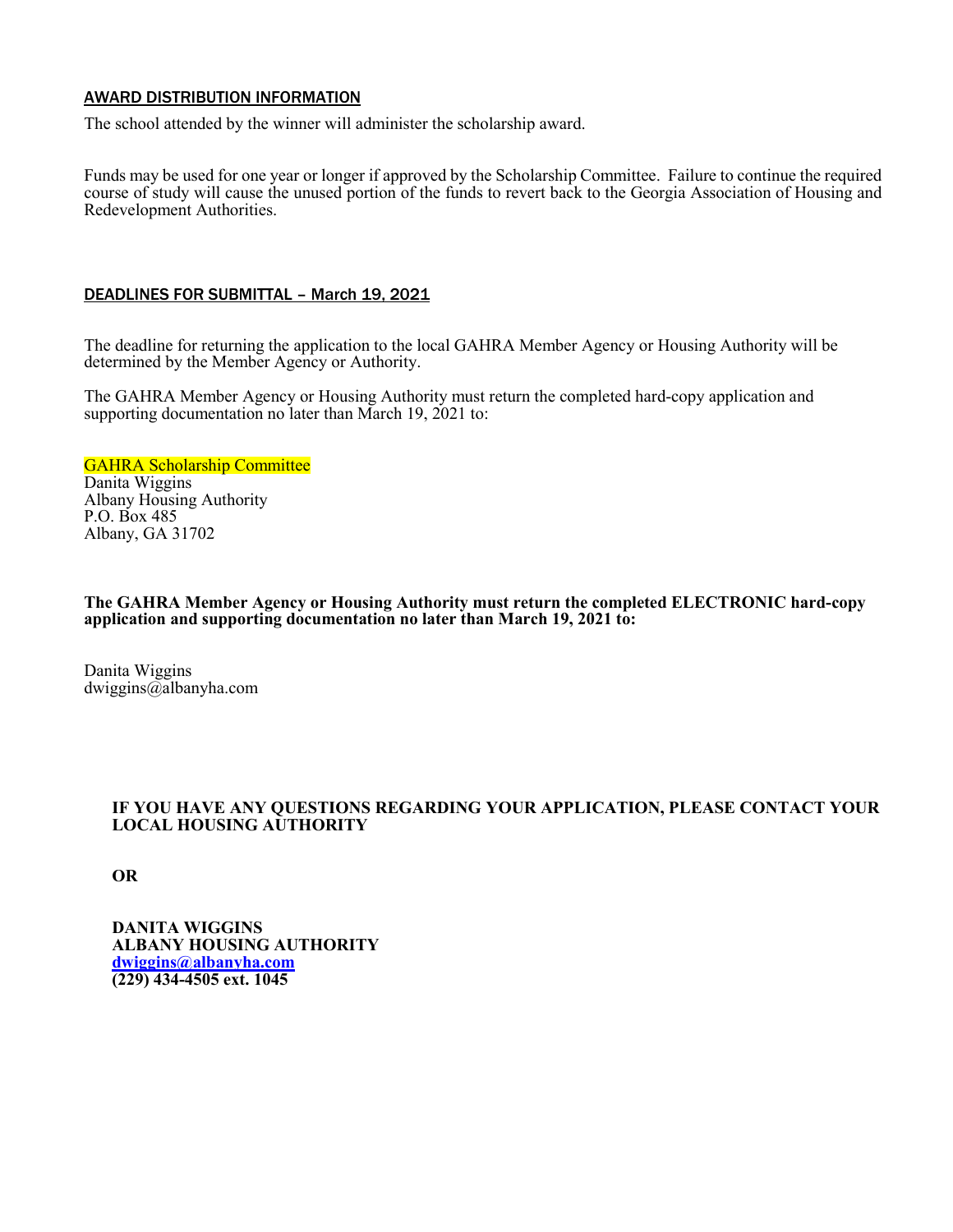| <b>HIGH SCHOOL STUDENT SCHOLARSHIP</b>        |
|-----------------------------------------------|
| <b>2021 APPLICATION</b>                       |
| <b>Submit to your Local Housing Authority</b> |

| Name:                                                                                                                                                                                                                         |       |               |                    |  |
|-------------------------------------------------------------------------------------------------------------------------------------------------------------------------------------------------------------------------------|-------|---------------|--------------------|--|
|                                                                                                                                                                                                                               | First | Middle        | Last               |  |
|                                                                                                                                                                                                                               |       |               |                    |  |
| City: City: City: City: City: City: City: City: Code: City: Code: City: Code: City: Code: City: Code: City: City: City: City: City: City: City: City: City: City: City: City: City: City: City: City: City: City: City: City: |       |               |                    |  |
| Date of Birth: No. 2010 Contract Contract Phone Number: National Phone Number:                                                                                                                                                |       |               |                    |  |
| Years you have lived at present address: E-mail: E-mail:                                                                                                                                                                      |       |               |                    |  |
|                                                                                                                                                                                                                               |       |               |                    |  |
|                                                                                                                                                                                                                               |       |               |                    |  |
| Name and address of high school from which you expect to graduate:                                                                                                                                                            |       |               |                    |  |
|                                                                                                                                                                                                                               |       |               |                    |  |
|                                                                                                                                                                                                                               |       |               |                    |  |
|                                                                                                                                                                                                                               |       |               |                    |  |
|                                                                                                                                                                                                                               |       |               |                    |  |
| Type of Scholarship applying for: $\Box$ Academic or $\Box$ Vocational/Technical                                                                                                                                              |       |               |                    |  |
| <b>Other Scholarship Awards:</b><br><b>Source</b>                                                                                                                                                                             |       | <b>Amount</b> | Received / Pending |  |
|                                                                                                                                                                                                                               |       |               |                    |  |
|                                                                                                                                                                                                                               |       |               |                    |  |
|                                                                                                                                                                                                                               |       |               |                    |  |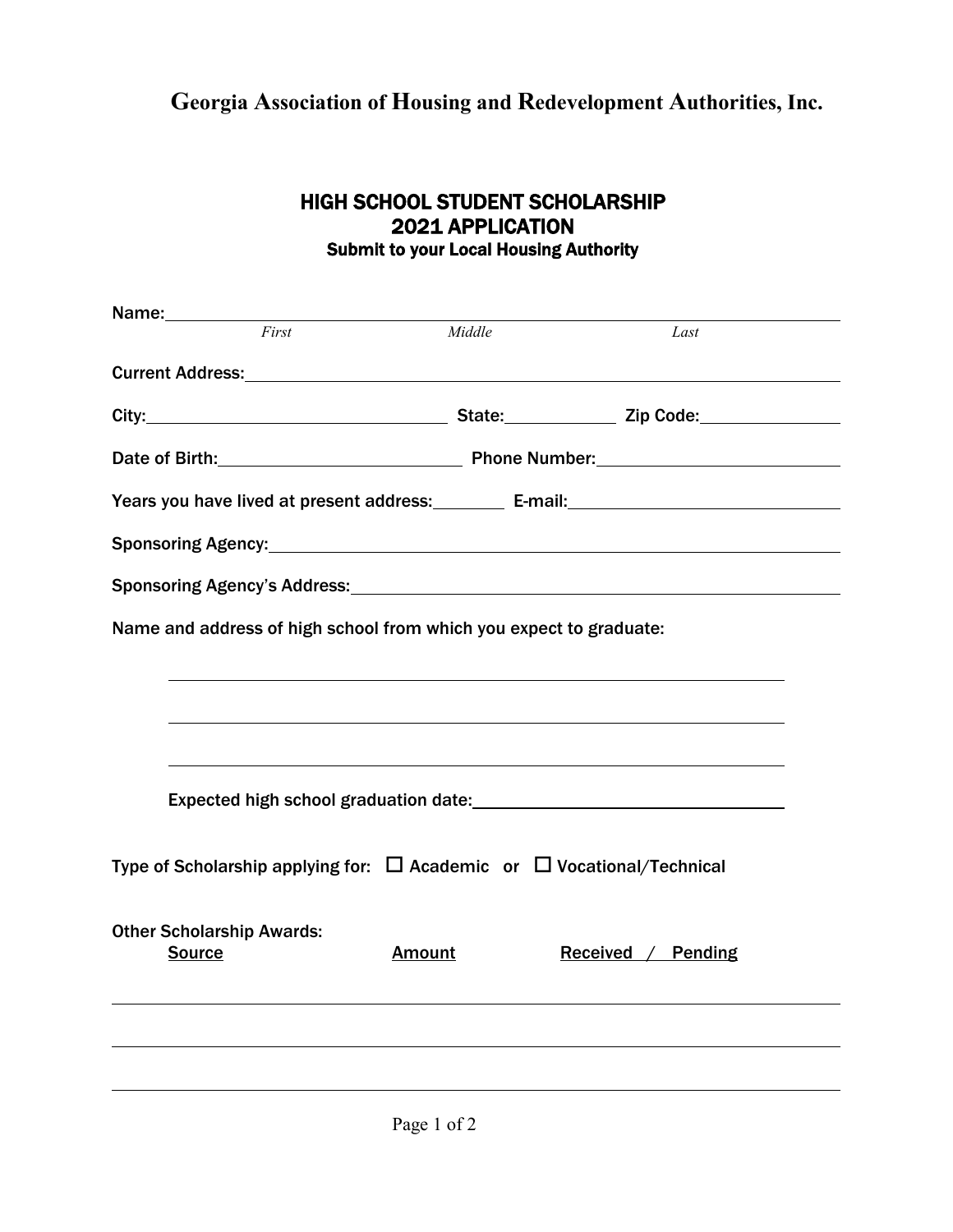#### HIGH SCHOOL STUDENT SCHOLARSHIP 2021 APPLICATION

List school(s) to which you have applied or plan to apply for admission:

School **Address** Status of Application

Describe extracurricular school or community activities and achievements, which provide evidence of personal motivation and initiative. Example: High School or civic club activities, church activity, sports participation, work activity, family assistance, etc.

By submitting this application, I hereby give my Housing Authority/Community Development Agency and the Georgia Association of Housing and Redevelopment Authorities, Inc. permission to use my name in matters relating to the promotion of this scholarship. In addition, I give them permission to contact my high school office for information concerning my academic record and rank. Furthermore, I understand that award of the scholarship shall be governed by any and all conditions established by the Committee.

| Applicant:          |           |      |  |
|---------------------|-----------|------|--|
|                     | Signature | Date |  |
|                     |           |      |  |
| Parent or Guardian: |           |      |  |
|                     | Signature | Date |  |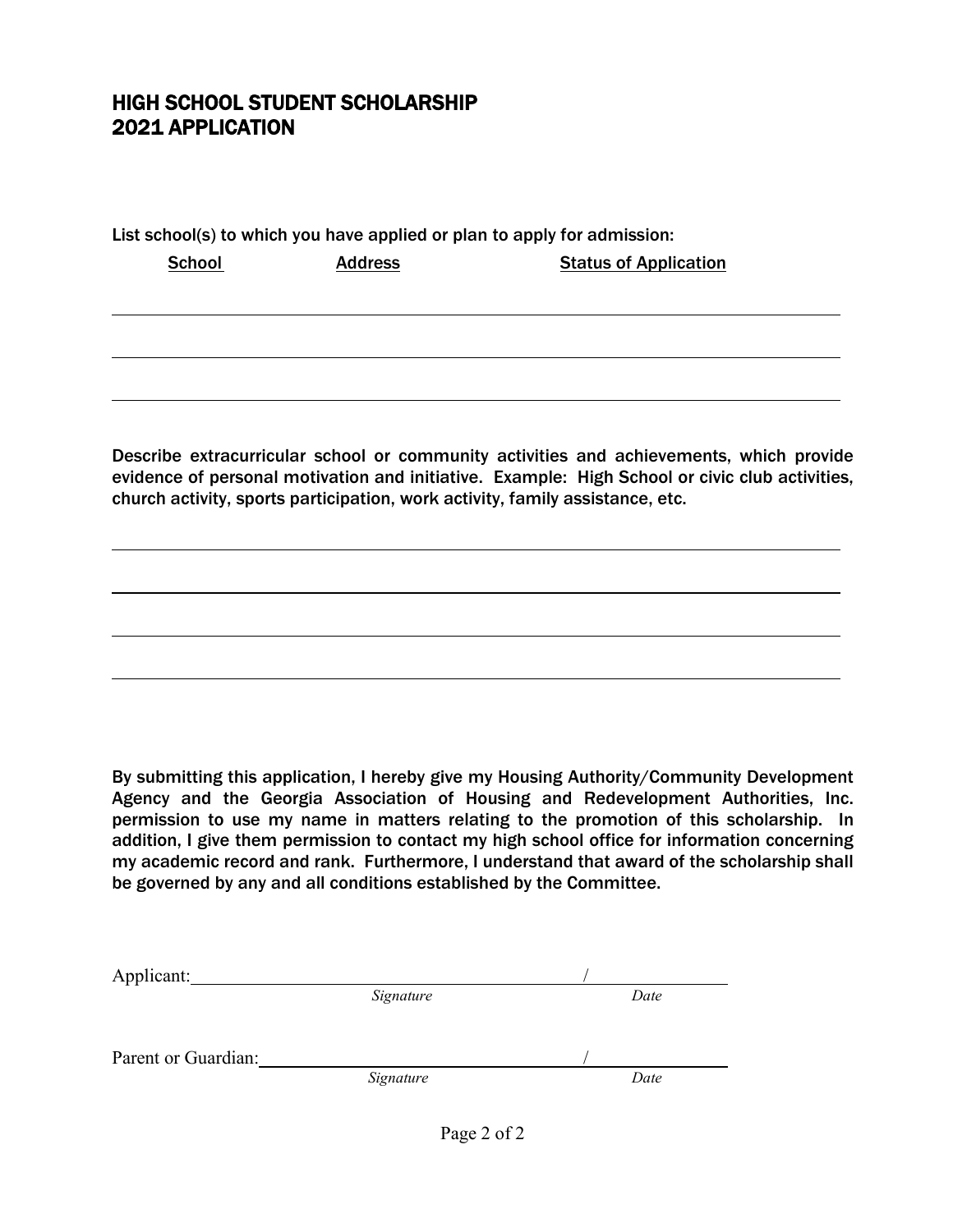#### HIGH SCHOOL STUDENT SCHOLARSHIP 2021 APPLICATION

#### Grade Point Average/Test Scores Certification Form

| I certify that                        | 's cumulative grade point   |
|---------------------------------------|-----------------------------|
| Name of Student                       |                             |
| average as of December 31, 2020, was: | $\frac{1}{100}$ point scale |
|                                       | (and/or)                    |
|                                       | $/$ on a 4.00 scale         |

| <b>Other Scores / Test Results</b> |            |                         |  |
|------------------------------------|------------|-------------------------|--|
| ACT                                | <b>SAT</b> | <b>GHSGT</b><br>Writing |  |
|                                    |            |                         |  |

| Signature: |                 | Date:     |  |  |  |
|------------|-----------------|-----------|--|--|--|
|            | School Official |           |  |  |  |
| Title:     |                 |           |  |  |  |
| School:    |                 |           |  |  |  |
| Address:   |                 |           |  |  |  |
| City:      |                 |           |  |  |  |
| State:     |                 | Zip Code: |  |  |  |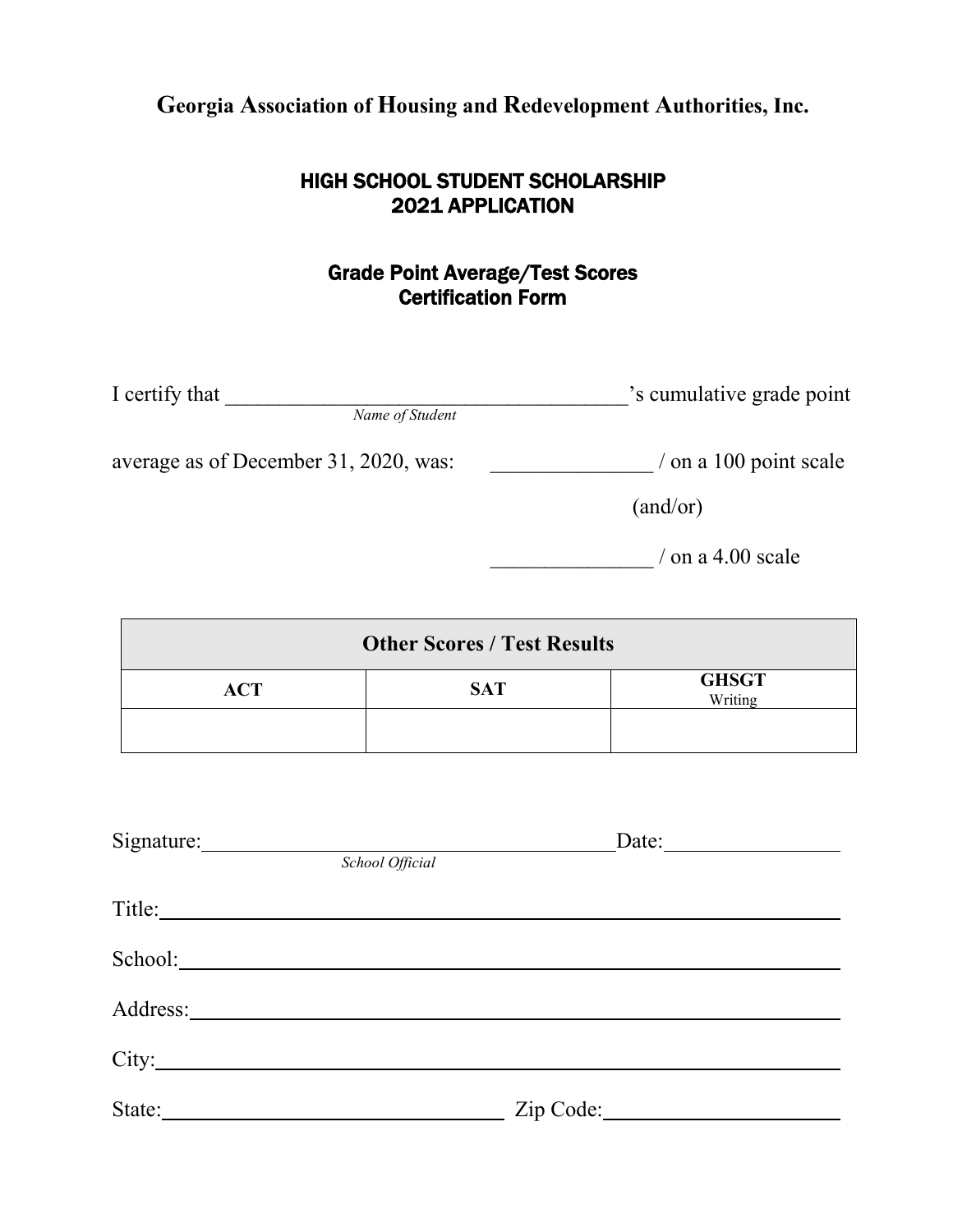#### HIGH SCHOOL STUDENT SCHOLARSHIP 2021 APPLICATION

#### Submission Certification

| The $\frac{1}{\text{Name of Housing Authority or Community Development Agency}}$ hereby submits the following |  |
|---------------------------------------------------------------------------------------------------------------|--|
| applicant(s) for:                                                                                             |  |
|                                                                                                               |  |
|                                                                                                               |  |
|                                                                                                               |  |
|                                                                                                               |  |
|                                                                                                               |  |
|                                                                                                               |  |
|                                                                                                               |  |
|                                                                                                               |  |
|                                                                                                               |  |
|                                                                                                               |  |
| I certify that the $\frac{1}{\text{Name of Housing Authority or Community Development Agency}}$ will cover    |  |
| associated costs and coordinate travel arrangements if our applicant(s) is                                    |  |
|                                                                                                               |  |
| selected as a finalist to be interviewed at the GAHRA Spring Conference at                                    |  |
|                                                                                                               |  |
| Jekyll Island, Georgia on Sunday and Monday, May 15 and 16, 2021.                                             |  |
|                                                                                                               |  |
|                                                                                                               |  |
| <b>Executive Director</b>                                                                                     |  |
|                                                                                                               |  |